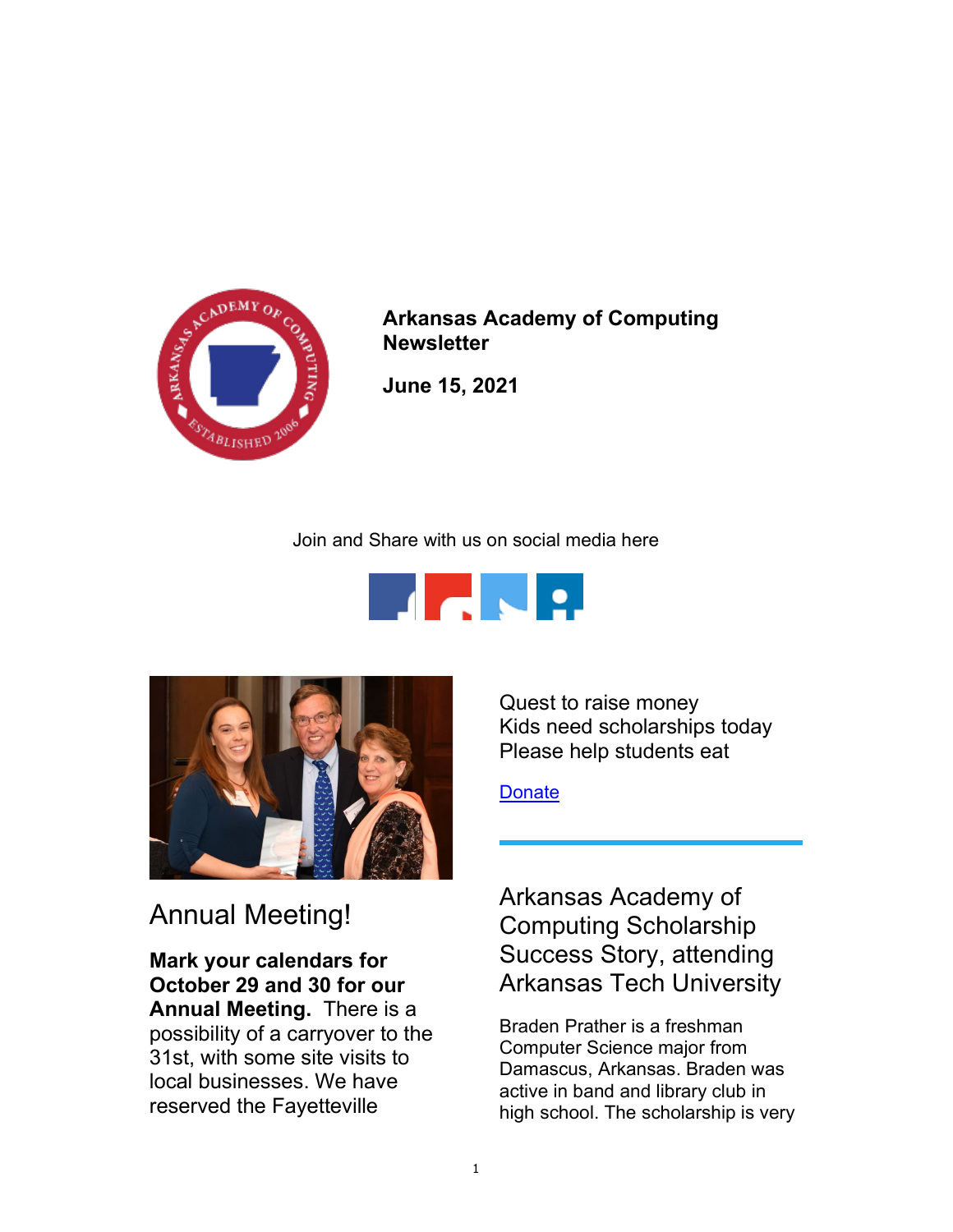Country Club for the banquet on Friday night. This year's meeting will be an in person event!

## Arkansas Academy of Computing YouTube

Summary and Winners of the RZRblock Virtual Hatkathon in Fayetteville, sponsored by Sam M. Walton College of Business.

### RZRBlocK Blockchain Event



helpful to Braden and his family—his mother has had health issues

## Computing History

We are thinking of having a monthly or semi-monthly Computing History Zoom meeting. Would you attend?

Proposed topics might include:

- History of Computing at UA Fayetteville
- IBM in NW Arkansas in the 1960s
- Early Computers in Banks, or Retail or Agriculture or …
- ArkNet
- GIS in Arkansas

Reply to:

ejones@connect4business.com

Dues can be paid at:

Dues Fund

Scholarship donations are appreciated at:

General Scholarship Fund

## In the News

**Brent Birch, executive director of** Little Rock Tech Park , said in the release the tech park was "thrilled to welcome The Paranoid Android to the community."

I think we have entered summer, my news scanner did not come